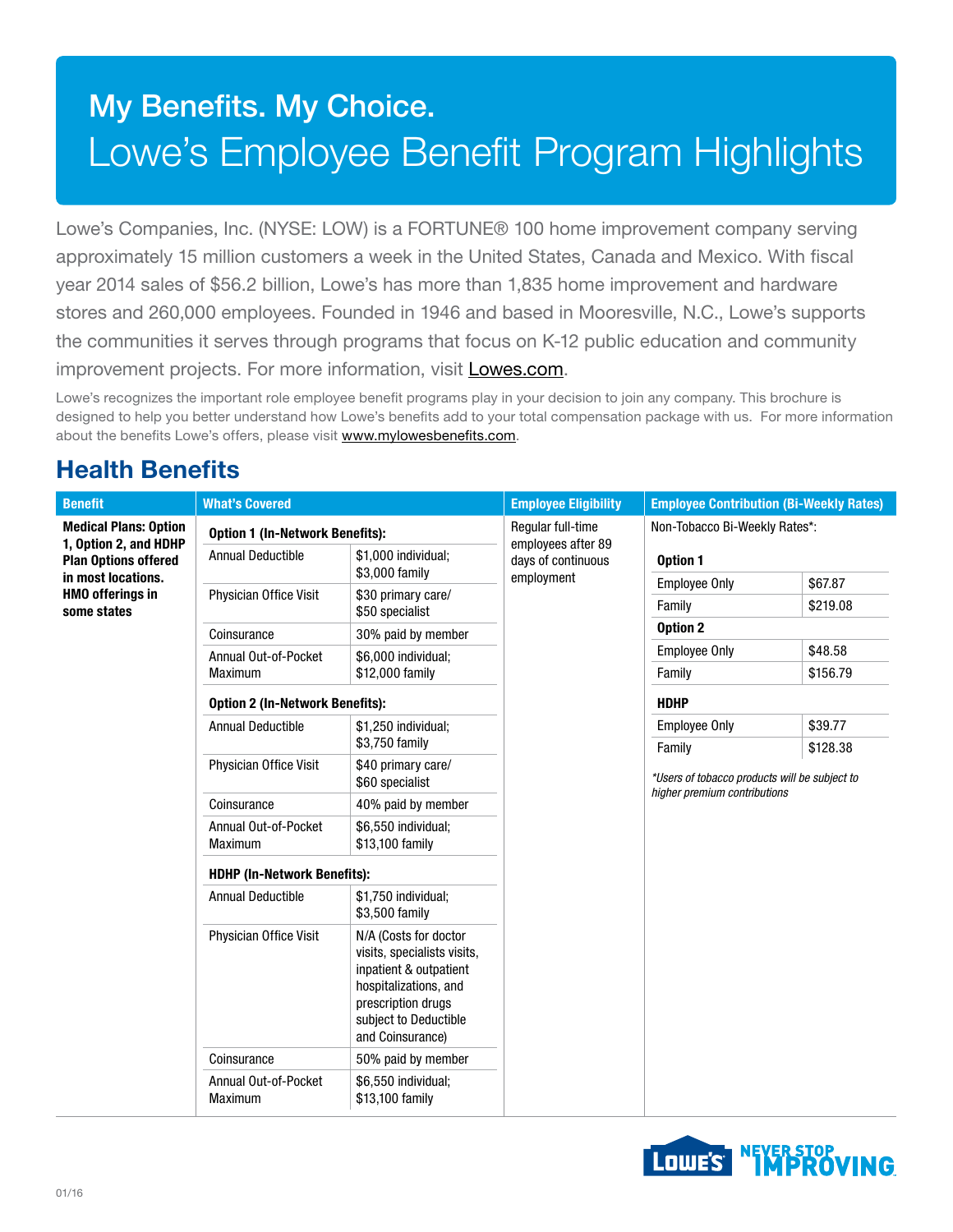#### Health Benefits *continued*

| <b>Benefit</b>                | <b>What's Covered</b>                                                                                                                                                                                                                                                                |                                                                                                                      | <b>Employee Eligibility</b>                                                 | <b>Employee Contribution (Bi-Weekly Rates)</b> |         |  |
|-------------------------------|--------------------------------------------------------------------------------------------------------------------------------------------------------------------------------------------------------------------------------------------------------------------------------------|----------------------------------------------------------------------------------------------------------------------|-----------------------------------------------------------------------------|------------------------------------------------|---------|--|
| <b>Prescription Drug Plan</b> | When you enroll in a full-time medical plan, you<br>automatically have prescription drug benefits. CVS<br>Caremark administers the prescription drug plan for<br>Option 1, Option 2, and HDHP medical plans. Kaiser<br>administers the prescription drug plan for its medical plans. |                                                                                                                      | Regular full-time<br>employees after 89<br>days of continuous<br>employment | Included in the above medical bi-weekly rates  |         |  |
|                               | Option 1 and Option 2 prescription copay amounts:                                                                                                                                                                                                                                    |                                                                                                                      |                                                                             |                                                |         |  |
|                               | Prescriptions                                                                                                                                                                                                                                                                        | \$10 generic                                                                                                         |                                                                             |                                                |         |  |
|                               | (30-day supply)                                                                                                                                                                                                                                                                      | 35% Formulary<br>(\$35 min / \$70 max)                                                                               |                                                                             |                                                |         |  |
|                               |                                                                                                                                                                                                                                                                                      | 35% Non-Formulary<br>(\$90 min / \$170 max)                                                                          |                                                                             |                                                |         |  |
|                               |                                                                                                                                                                                                                                                                                      | \$75 Specialty Drugs                                                                                                 |                                                                             |                                                |         |  |
|                               |                                                                                                                                                                                                                                                                                      | Non-formulary (lifestyle drugs)-<br>restricted to home delivery<br>program only*                                     |                                                                             |                                                |         |  |
| <b>Dental Low Plan</b>        | <b>Maximum Benefit</b><br>(In-Network<br>Benefits)                                                                                                                                                                                                                                   | Year 1: \$1,300 per covered                                                                                          | Regular full-time<br>employees after 89<br>days of continuous<br>employment | <b>Employee Only</b>                           | \$6.77  |  |
|                               |                                                                                                                                                                                                                                                                                      | member per calendar year<br>Year 2 <sup>+</sup> : \$1,400 per covered<br>member per calendar year                    |                                                                             | Family                                         | \$20.30 |  |
|                               |                                                                                                                                                                                                                                                                                      | Year 3 and beyond <sup>†</sup> : \$1,500<br>per covered member per<br>calendar year                                  |                                                                             |                                                |         |  |
|                               | Deductible                                                                                                                                                                                                                                                                           | \$50 per covered member per<br>calendar year, \$150 aggregate<br>family limit                                        |                                                                             |                                                |         |  |
|                               | Diagnostic/<br><b>Preventive Care</b><br>(Class A)                                                                                                                                                                                                                                   | Covered at 100%; no deductible                                                                                       |                                                                             |                                                |         |  |
|                               | <b>Basic Services</b><br>(Class B)                                                                                                                                                                                                                                                   | Covered at 80%;<br>deductible applies                                                                                |                                                                             |                                                |         |  |
|                               | <b>Major Services</b><br>(Class C)                                                                                                                                                                                                                                                   | Covered at 50%;<br>deductible applies                                                                                |                                                                             |                                                |         |  |
|                               | Orthodontia<br>Services (Class D)                                                                                                                                                                                                                                                    | Covered at 50%; no deductible;<br>\$1,000 lifetime benefit (for<br>children up to age 26, employees,<br>and spouses) |                                                                             |                                                |         |  |

*\* How the Lowe's prescription drug benefit works with the HDHP plan:*

*You must meet the HDHP plan deductible: \$1,750 if you enroll in employee-only coverage or \$3,500 if you enroll dependents (in-network) before the plan begins to share the cost of prescription drugs. For the HDHP medical plan, you have access to the CVS Caremark pharmacy network.*

*† Calendar Year Maximum increases are contingent upon receiving Preventive Services in the preceding Calendar Year. If an employee or covered dependent does not have preventive services, their benefit maximum will be reduced by \$100 per year. All employees and covered family members will be guaranteed the first year benefit maximum regardless of their participation in preventive services.*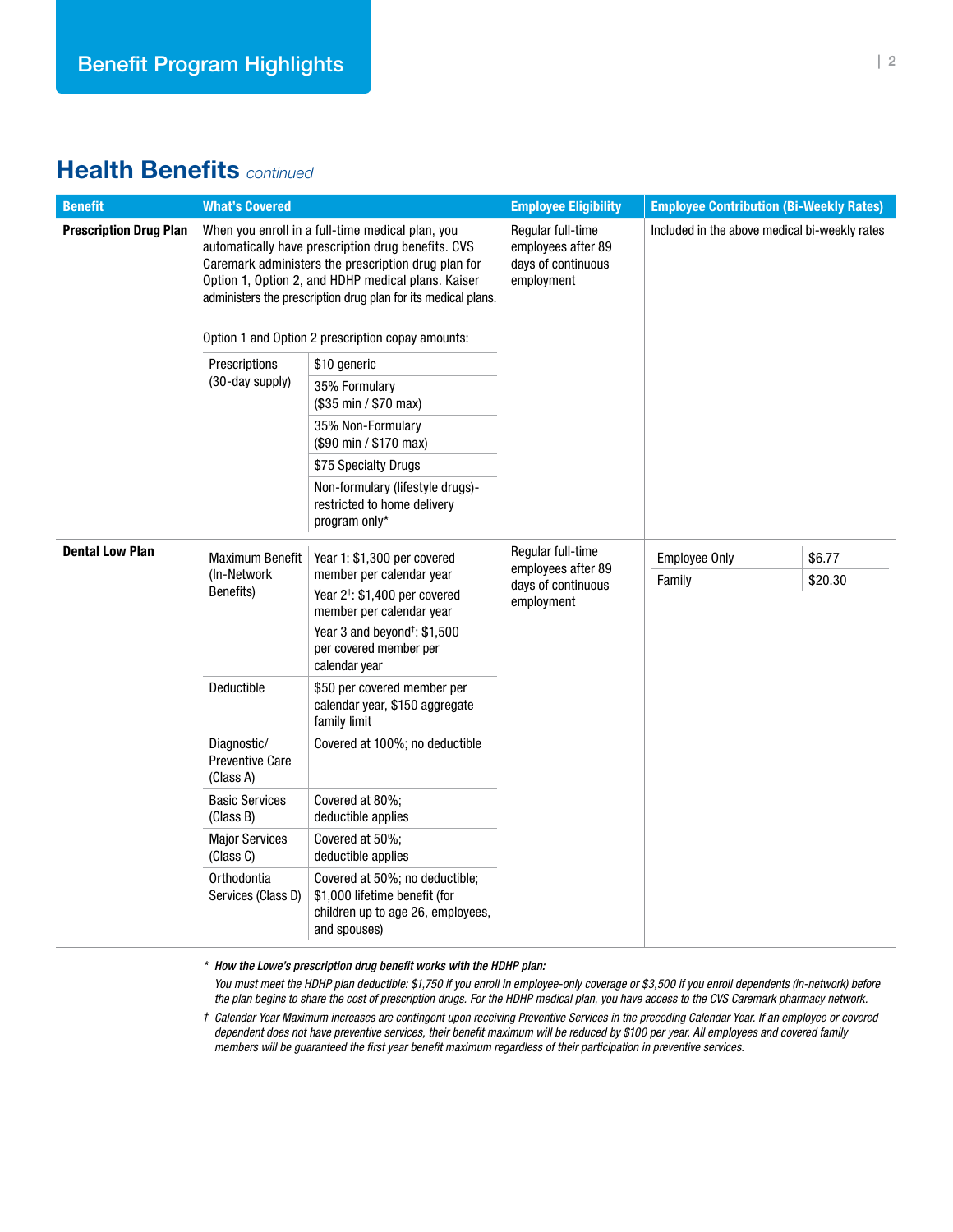## Health Benefits *continued*

| <b>Benefit</b>          | <b>What's Covered</b>                              |                                                                                                                                                                                                                                                                                                                                                                                                                                                                                                                                                                                                                                         | <b>Employee Eligibility</b>                                                 | <b>Employee Contribution (Bi-Weekly Rates)</b> |                   |
|-------------------------|----------------------------------------------------|-----------------------------------------------------------------------------------------------------------------------------------------------------------------------------------------------------------------------------------------------------------------------------------------------------------------------------------------------------------------------------------------------------------------------------------------------------------------------------------------------------------------------------------------------------------------------------------------------------------------------------------------|-----------------------------------------------------------------------------|------------------------------------------------|-------------------|
| <b>Dental High Plan</b> | <b>Maximum Benefit</b><br>(In-Network<br>Benefits) | Year 1: \$1,800 per covered<br>member per calendar year<br>Year 2*: \$1,900 per covered<br>member per calendar year<br>Year 3 and beyond*: \$2,000 per<br>covered member per calendar year<br>* Calendar Year Maximum increases<br>are contingent upon receiving<br>Preventive Services in the preceding<br>Calendar Year. If an employee or<br>covered dependent does not have<br>preventive services, their benefit<br>maximum will be reduced by \$100<br>per year. All employees and covered<br>family members will be guaranteed<br>the first year benefit maximum<br>regardless of their participation in<br>preventive services. | Regular full-time<br>employees after 89<br>days of continuous<br>employment | <b>Employee Only</b><br>Family                 | \$8.58<br>\$25.74 |
|                         | Deductible<br>Diagnostic/                          | \$50 per covered member per<br>calendar year, \$150 aggregate<br>family limit<br>Covered at 100%; no deductible                                                                                                                                                                                                                                                                                                                                                                                                                                                                                                                         |                                                                             |                                                |                   |
|                         | Preventive Care<br>(Class A)                       |                                                                                                                                                                                                                                                                                                                                                                                                                                                                                                                                                                                                                                         |                                                                             |                                                |                   |
|                         | <b>Basic Services</b><br>(Class B)                 | Covered at 80%;<br>deductible applies                                                                                                                                                                                                                                                                                                                                                                                                                                                                                                                                                                                                   |                                                                             |                                                |                   |
|                         | <b>Major Services</b><br>(Class C)                 | Covered at 50%;<br>deductible applies                                                                                                                                                                                                                                                                                                                                                                                                                                                                                                                                                                                                   |                                                                             |                                                |                   |
|                         | Orthodontia<br>Services (Class D)                  | Covered at 50%; no deductible;<br>\$2,000 lifetime benefit (for<br>children up to age 26, employees,<br>and spouses)                                                                                                                                                                                                                                                                                                                                                                                                                                                                                                                    |                                                                             |                                                |                   |
| <b>Vision Low Plan</b>  | Exam Every                                         | 100% after \$15 copay                                                                                                                                                                                                                                                                                                                                                                                                                                                                                                                                                                                                                   | Regular full-time<br>employees after 89<br>days of continuous<br>employment | <b>Employee Only</b>                           | \$2.23            |
|                         | Calendar Year<br>Lenses every<br>calendar year     | 100% after \$15 copay (Includes<br>Single Vision, Bifocals, Trifocals,<br>Lenticulars, and Scratch-<br><b>Resistant Coating) Progressive</b><br>Lens: 100% with \$40 copay                                                                                                                                                                                                                                                                                                                                                                                                                                                              |                                                                             | Family                                         | \$6.06            |
|                         | Frames every<br>two calendar<br>years              | Retail allowance up to \$150 with<br>20% discount above allowance                                                                                                                                                                                                                                                                                                                                                                                                                                                                                                                                                                       |                                                                             |                                                |                   |
|                         | <b>Contact lenses</b><br>every calendar<br>year    | 100% for medically necessary.<br>\$150 allowance for all services<br>and materials                                                                                                                                                                                                                                                                                                                                                                                                                                                                                                                                                      |                                                                             |                                                |                   |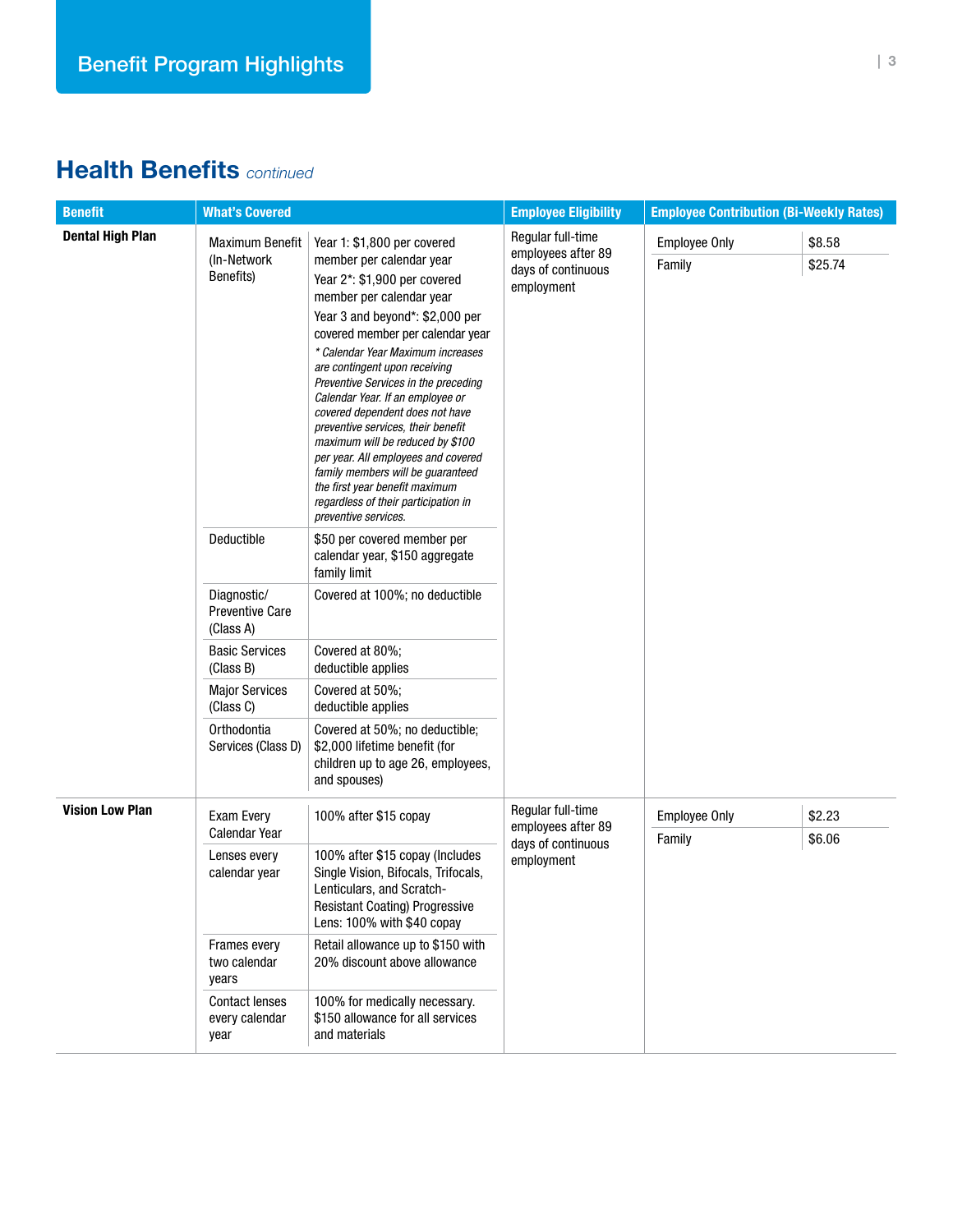## Health Benefits *continued*

| <b>Benefit</b>                                       | <b>What's Covered</b>                                                                                                                                                                                                            |                                                                                                                                                                                          | <b>Employee Eligibility</b>                                                 | <b>Employee Contribution (Bi-Weekly Rates)</b> |                   |
|------------------------------------------------------|----------------------------------------------------------------------------------------------------------------------------------------------------------------------------------------------------------------------------------|------------------------------------------------------------------------------------------------------------------------------------------------------------------------------------------|-----------------------------------------------------------------------------|------------------------------------------------|-------------------|
| <b>Vision High Plan</b>                              | Exam Every<br><b>Calendar Year</b>                                                                                                                                                                                               | 100% after \$10 copay                                                                                                                                                                    | Regular full-time<br>employees after 89<br>days of continuous<br>employment | <b>Employee Only</b><br>Family                 | \$5.41<br>\$14.68 |
|                                                      | Lenses every<br>calendar year                                                                                                                                                                                                    | 100% after \$10 copay (Includes<br>Single Vision, Bifocals, Trifocals,<br>Lenticulars, Progressive Lens,<br>Photocromonic, Anti-Reflective<br>Coating, and Scratch-Resistant<br>Coating) |                                                                             |                                                |                   |
|                                                      | <b>Frames every</b><br>calendar year                                                                                                                                                                                             | Retail allowance up to \$220 with<br>20% discount above allowance                                                                                                                        |                                                                             |                                                |                   |
|                                                      | <b>Contact lenses</b><br>every calendar<br>year                                                                                                                                                                                  | 100% for medically necessary.<br>\$220 allowance for all services<br>and materials                                                                                                       |                                                                             |                                                |                   |
| <b>My Life Track Health</b><br>and Wellness Benefits | The Lowe's My Life Track Program offers employees<br>and their eligible family members health and wellness<br>programs including lifestyle management, smoking<br>cessation, work/life services, legal and<br>financial services |                                                                                                                                                                                          | All employees at date<br>of hire                                            | <b>Company Provided</b>                        |                   |

## Life Insurance Benefits

| <b>Benefit</b>                                                   | <b>What's Covered</b>                                                                                                                                                                                                                                                                                                                          | <b>Employee Eligibility</b>                                                                                                                                         | <b>Employee Contribution (Bi-Weekly Rates)</b>                                                        |
|------------------------------------------------------------------|------------------------------------------------------------------------------------------------------------------------------------------------------------------------------------------------------------------------------------------------------------------------------------------------------------------------------------------------|---------------------------------------------------------------------------------------------------------------------------------------------------------------------|-------------------------------------------------------------------------------------------------------|
| <b>Basic Term Life</b><br><b>Insurance</b>                       | Hourly Employees: One times base annual pay, rounded<br>to nearest \$1,000; maximum \$500,000<br>Salaried Employees: One times base annual pay,<br>rounded to nearest \$1,000; maximum \$250,000                                                                                                                                               | All regular full-time<br>salaried employees,<br>first day of employment.<br>All regular full-time<br>hourly employees, after<br>89 days of continuous<br>employment | Hourly Employees: \$0.040 per thousand<br>of coverage.<br><b>Salaried Employees: Company Provided</b> |
| <b>Hourly Employee Term</b><br>Life Insurance                    | Flat \$10,000 employee coverage. This option is not<br>available to employees enrolling in the Basic and/or<br>Supplemental Term Life Options                                                                                                                                                                                                  | Regular full-time hourly<br>employees after 89<br>days of continuous<br>employment                                                                                  | \$0.58                                                                                                |
| <b>Supplemental Term</b><br>Life Insurance                       | One to eight times base annual pay, rounded to nearest<br>\$1,000; maximum \$3,000,000. Amounts over the<br>lesser of three times annual base pay or \$500,000<br>require Evidence of Insurability                                                                                                                                             | Regular full-time<br>employees after 89<br>days of continuous<br>employment                                                                                         | Rates based on age and life insurance<br>amount                                                       |
| <b>Dependent Term Life</b><br><b>Insurance</b>                   | Spouse: \$25,000 to \$250,000*<br>Children: \$5,000 to \$20,000<br>* For newly eligible employees and qualifying status changes,<br>Evidence of Insurability is required for any amount over<br>\$25,000 for spousal coverage. Late enrollment at any<br>coverage (including during open enrollment) will require<br>Evidence of Insurability. | Regular full-time<br>employees after 89<br>days of continuous<br>employment                                                                                         | Rates based on age and life insurance<br>amount                                                       |
| <b>Accidental Death</b><br>and Dismemberment<br><b>Insurance</b> | Coverage is available up to \$1,000,000; coverage<br>amounts cannot exceed 10 times your annual base pay                                                                                                                                                                                                                                       | Regular full-time<br>employees after 89<br>days of continuous<br>employment                                                                                         | Rates based on age and life insurance<br>amount                                                       |
| <b>Business Travel</b><br><b>Accident Insurance</b>              | This is a Lowe's provided benefit that provides a life<br>insurance benefit should your death occur as a result of<br>an accident while traveling on company business                                                                                                                                                                          | Regular full-time<br>employees, first day of<br>employment                                                                                                          | <b>Company Provided</b>                                                                               |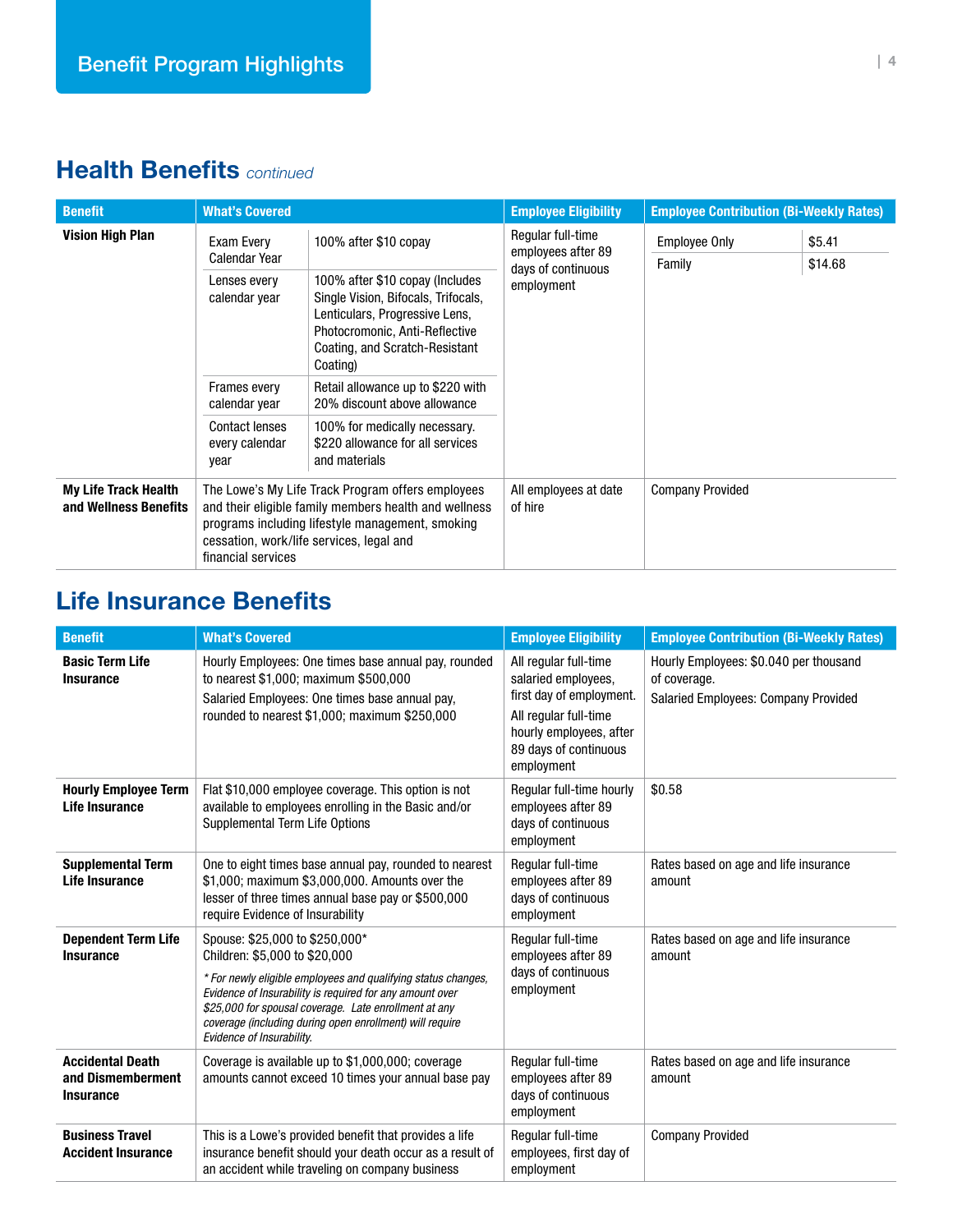## Income Protection Benefits

| <b>Benefit</b>                                   | <b>What's Covered</b>                                                                                                                                                                                                                                                                                                                                                                                                                                                                                                                                                                                                                                                                                                                                                                                                                                                                                                                                                                  | <b>Employee</b><br><b>Eligibility</b>                                                                                                                                     | <b>Employee Contribution</b><br>(Bi-Weekly Rates)                                                                     |
|--------------------------------------------------|----------------------------------------------------------------------------------------------------------------------------------------------------------------------------------------------------------------------------------------------------------------------------------------------------------------------------------------------------------------------------------------------------------------------------------------------------------------------------------------------------------------------------------------------------------------------------------------------------------------------------------------------------------------------------------------------------------------------------------------------------------------------------------------------------------------------------------------------------------------------------------------------------------------------------------------------------------------------------------------|---------------------------------------------------------------------------------------------------------------------------------------------------------------------------|-----------------------------------------------------------------------------------------------------------------------|
| <b>Basic Sick Pay</b>                            | Sick days are accrued at a rate of six days (48 hours) per year. Unused sick days<br>may be carried forward with no limit on days accumulated. Sick days can also be<br>used for the birth or adoption of a child                                                                                                                                                                                                                                                                                                                                                                                                                                                                                                                                                                                                                                                                                                                                                                      | Regular full-time<br>employees after 89<br>days of continuous<br>employment                                                                                               | <b>Company Provided</b>                                                                                               |
| <b>Short-Term Disability</b><br><b>Insurance</b> | For full-time hourly employees, the benefit begins on day 15 of an approved<br>continuous disability, or the first day after *basic sick pay hours have been used,<br>whichever is later.<br>For full-time salaried employees, the benefit begins after 3 days of continuous<br>disability and after *basic sick pay hours have been used. The benefit will retro<br>back to day 1 if no basic sick pay hours are available.<br>*Employees on medical leave may retain up to 48 accrued sick hours for use upon returning<br>from leave.<br>Benefit payments are:<br>• 60% of normal base pay, up to \$4,615 per week for regular, full-time hourly employees<br>• 100% of normal base pay per week for regular, full-time salaried employees<br>Benefits are payable for up to 11 weeks for hourly employees and 13 weeks for<br>salaried employees.<br>Disability benefits for employees in California, Hawaii, New Jersey, New York, and<br>Rhode Island differ, based on state law | All regular full-time<br>salaried employees,<br>first day of<br>employment.<br>All regular full-time<br>hourly employees,<br>after 89 days of<br>continuous<br>employment | <b>Company Provided</b>                                                                                               |
| <b>Long-Term Disability</b><br><b>Insurance</b>  | This Plan provides disability income protection in the event of severe, lasting<br>illnesses or injuries. The Plan coordinates with Workers' Compensation and Social<br>Security benefits to provide eligible employees with a monthly benefit of:<br>• 60% of normal base pay and management bonus (if eligible), up to \$25,000<br>per month after 90 days of continuous disability for salaried employees<br>• 60% of normal base pay and management bonus (if eligible), up to \$20,000<br>per month after 90 days of continuous disability for hourly employees                                                                                                                                                                                                                                                                                                                                                                                                                   | All regular full-time<br>salaried employees,<br>first day of<br>employment.<br>All regular full-time<br>hourly employees,<br>after 89 days<br>of continuous<br>employment | <b>Hourly Employees:</b><br>Rates based on age<br>and salary<br><b>Salaried Employees:</b><br><b>Company Provided</b> |

## Retirement Benefits

| <b>Benefit</b>             | <b>What's Covered</b>                                                                                                                                                                                                                                                                                                                                                                                                                                                                                    | <b>Employee</b><br><b>Eligibility</b>                                                                                                                                                                       | <b>Employee Contribution</b><br>(Bi-Weekly Rates)                                                                                       |
|----------------------------|----------------------------------------------------------------------------------------------------------------------------------------------------------------------------------------------------------------------------------------------------------------------------------------------------------------------------------------------------------------------------------------------------------------------------------------------------------------------------------------------------------|-------------------------------------------------------------------------------------------------------------------------------------------------------------------------------------------------------------|-----------------------------------------------------------------------------------------------------------------------------------------|
| 401 (k) Plan               | Lowe's 401(k) Plan is designed to help you plan and invest for your future.<br>Participation in this Plan allows you to save from 1% to 50% of your eligible<br>compensation, not to exceed \$18,000 in calendar year 2016, on a pretax basis<br>through the convenience of payroll deductions.<br>Lowe's matches the first 3% you save each pay period at 100%. Savings at<br>4-5% of eligible compensation will be matched at 50%, and 6% at 25%, for<br>a total Company Match of 4.25% if you save 6% | All employees<br>after 6 months<br>from original<br>Lowe's hire date                                                                                                                                        | If you contribute 6%<br>or more.                                                                                                        |
| <b>Stock Purchase Plan</b> | Lowe's provides a Stock Purchase Plan that allows employees to purchase<br>Lowe's common stock at a discounted price of 15%. Participants in the Plan may<br>contribute a flat amount or an even percentage up to 20% of base pay on an after-<br>tax basis through the convenience of payroll deduction                                                                                                                                                                                                 | All regular full-time<br>employees on June<br>1 or December<br>1 on or after first<br>day of employment;<br>regular part-time<br>employees on June<br>1 or December 1 on<br>or after one year of<br>service | Employees can<br>contribute 1% to 20%<br>of their base pay in<br>whole percentages or<br>flat dollar amounts, on<br>an after-tax basis. |